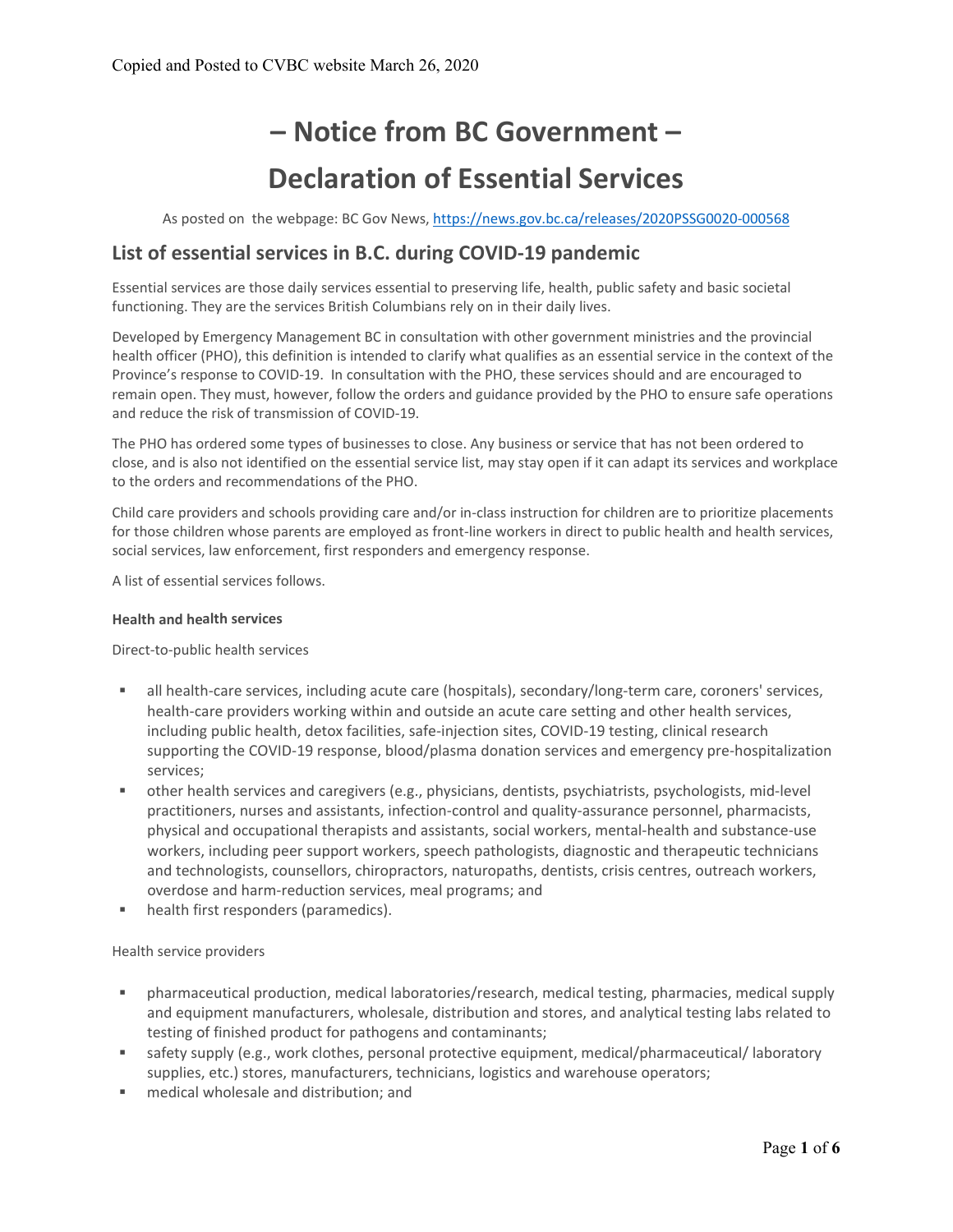### Copied and Posted to CVBC website March 25, 2020

**health plans, billing and health information.** 

#### **Law enforcement, public safety, first responders, emergency response personnel**

- **First responders, including police, fire and those services providing for public safety, including** commercial vehicle safety enforcement, corrections and detainment facilities, park rangers, security and protective services, court services, bylaw enforcement, as well as communications/dispatching support for first responders and volunteers, such as search-and-rescue and public-safety lifeline volunteers;
- public-sector workers for peace, order and good government, and employees of contracted service providers in these fields, including maintenance of technical infrastructure to support this work and compliance with health and public‐safety orders;
- **EXECUTE:** businesses that provide support to police and correctional services;
- operations and services in support of the Canadian Armed Forces and Canadian Border Services Agency;
- emergency management personnel at local, regional and provincial levels;
- businesses that ensure global continuity of supply of aggregates to support critical infrastructure repairs and emergency response requirements (e.g., sandbags, armour stone barriers, etc.); and
- **EXECUTE:** equipment and uniform suppliers for first responders.

#### **Vulnerable population service providers**

- businesses and non-profits that provide food, shelter, social and support services, and other necessities of life for economically disadvantaged or otherwise vulnerable individuals, such as:
	- food banks, community kitchens, and voluntary and community service providers;
	- residential health facilities, mental-health, substance-use and addictions services;
	- transitional, social and supportive housing, and single-room occupancy housing;
- community services and outreach for immigrants, refugees, vulnerable populations and non-market housing, including businesses that sell, rent or repair assistive/mobility/medical devices, aids and/or supplies;
- care for seniors, adults, children or individuals with disabilities;
- child care services for those persons providing essential services;
- caregivers for children in care and out of care;
- elder and disability care, including disabled service support for people with physical and cognitive disabilities;
- residential care for individuals with mental health and substance use challenges, including licensed and registered treatment and recovery facilities;
- government and non-profit service delivery staff who provide access to income supports for people in need of food and shelter;
- residential and care facilities and shelters for seniors, adults, children and people with disabilities;
- overdose prevention sites, clinical overdose prevention services or medical marijuana provision; and
- businesses that sell, rent or repair assistive/mobility/medical devices, aids and/or supplies, or other products/services that support the health sector, including mental‐health and addictions/counselling supports.

#### **Critical infrastructure service providers**

 infrastructure, drilling and production, refineries, processing, completion facilities, utilities, transportation, transmission, stations and storage facilities critical in supporting daily essential electricity needs, drinking water, waste water, electricity (including associated infrastructure), steam, alternative energy production, waste and hazardous management, industrial recycling, oil and natural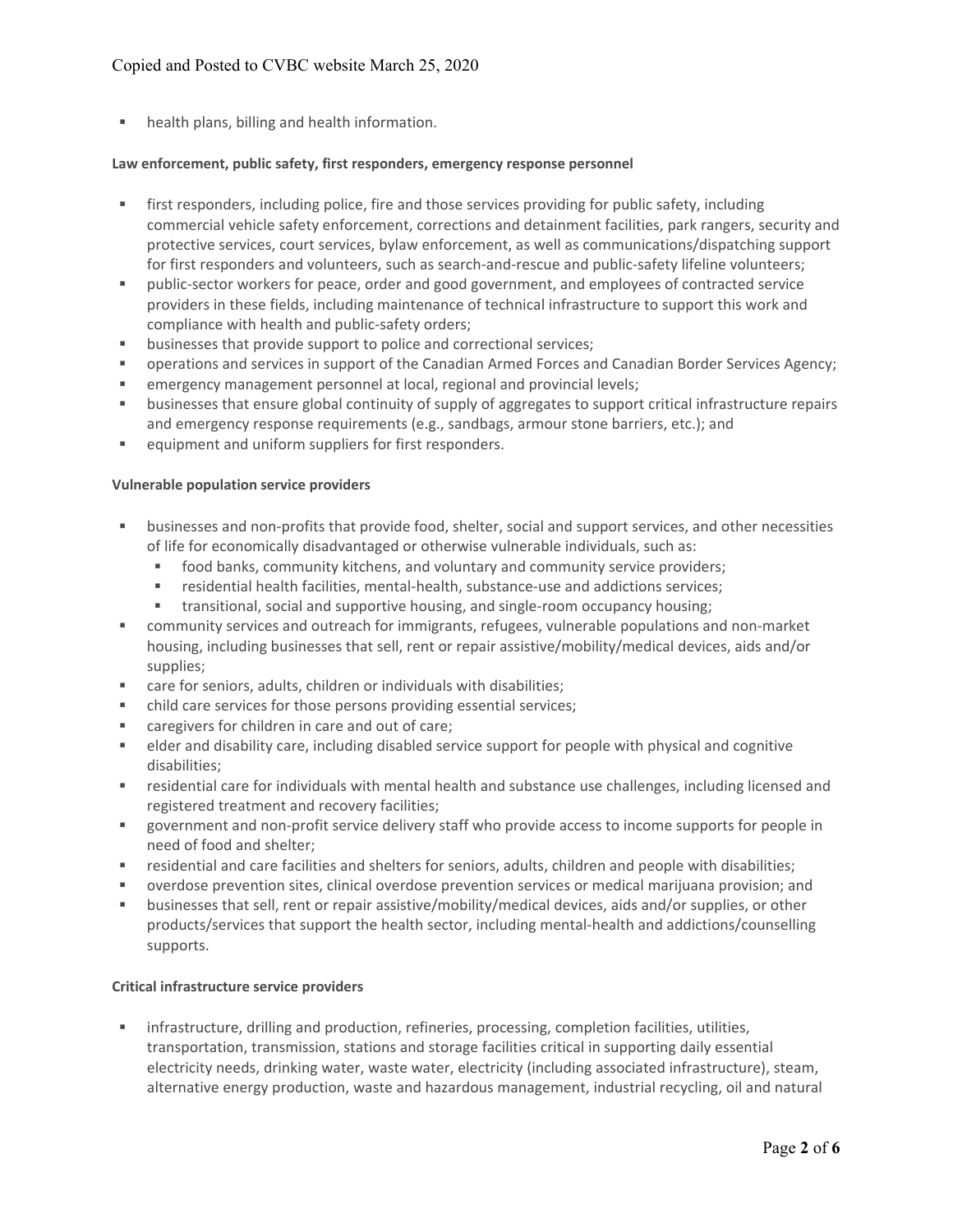and propane gas, fuel and other fuel sources, such as heating oil and wood pellets, as well as operating staff;

- manufacturing of goods necessary for the continued and immediate operation of other essential infrastructure and businesses;
- gas stations, diesel, propane and heating fuel providers including providers of motor vehicle, aircraft and water/marine fuels, and providers of charging stations for electric vehicles; and
- operations and employees needed to operate and maintain drinking water and wastewater/drainage infrastructure, including:
	- operational staff at water authorities;
	- operational staff at community water systems;
	- operational staff at wastewater treatment facilities;
	- workers repairing water and wastewater conveyances and performing required sampling or monitoring;
	- operational staff for water distribution and testing;
	- operational staff at wastewater collection facilities;
	- operational staff and technical support for supervisory control and data-acquisition control systems;
	- chemical disinfectant suppliers for wastewater and personnel protection; and
	- workers who maintain digital systems infrastructure supporting water and wastewater operations.

#### **Food and agriculture service providers**

- food cultivation, including farming, livestock, aquaculture and fishing, and businesses that support the food supply chain, as well as community gardens and subsistence agriculture;
- food processing, manufacturing, storage and distribution of foods, feed products and beverages;
- workers essential to maintaining or repairing equipment in food processing and distribution centres;
- workers, including temporary foreign workers, to support agricultural operations to enhance food security;
- retail: grocery stores, convenience stores, farmers markets and other establishments engaged in the retail sale or provision of food, pet or livestock supply, liquor, cannabis (including producers), and any other household consumer products, such as cleaning and personal care products.
	- includes stores that sell groceries and also sell other non-grocery products, and products necessary to maintaining the safety, sanitation and essential daily operation of residences. such as home supply, hardware, building material stores, pawn brokers, and garden centres and nurseries;
- farming supply, including seed, fertilizer, pesticides, farm-machinery sales and maintenance;
- **EXECT** inspection services and associated regulatory and government workforce and supporting businesses required for slaughter of animals, dairy production and food safety; and
- **Example 3** businesses that provide for the health and welfare of animals, including veterinarians, farms, boarding kennels, stables, animal shelters, zoos, aquariums, research facilities and other service providers.

#### **Transportation, infrastructure and manufacturing**

- supply chain services needed to supply goods for societal functioning, including cooling, storing, packaging, transportation, warehousing and distribution;
- workers who support the maintenance and operation of cargo transportation services, including crews, maintenance, operations and other facilities workers;
- manufacturers and distributors (to include service centres and related operations) of packaging materials, pallets, crates, containers and other supplies needed to support manufacturing, packaging staging and distribution operations;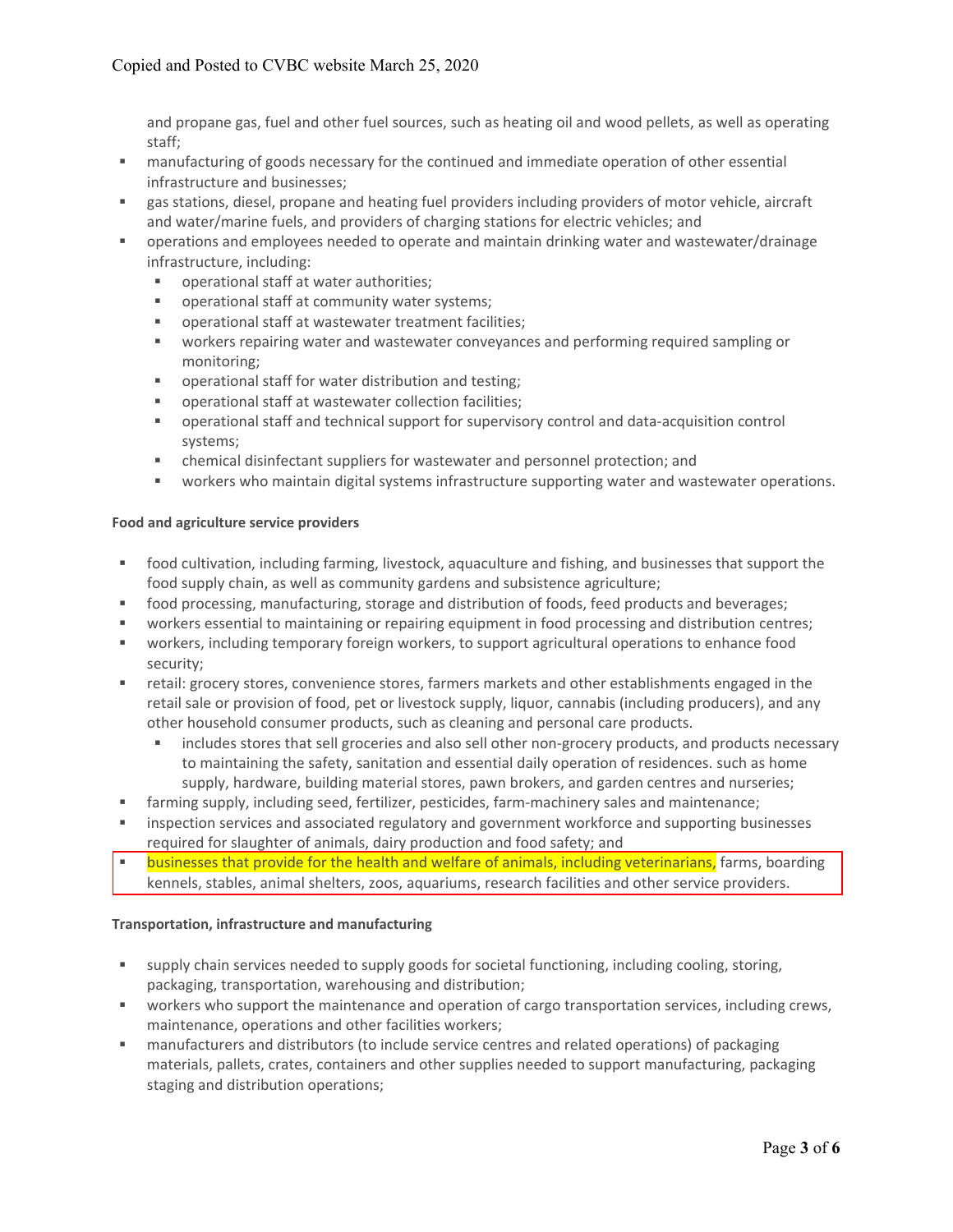- truck drivers who haul hazardous and waste materials to support critical infrastructure, capabilities, functions, and municipal and provincial services;
- local, regional, and provincial delivery services, including but not limited to businesses that ship or deliver groceries, food, goods or services directly to business and residences and mailing and shipping services;
- services to support and enable transportation, including highway, road, bridge maintenance and repair;
- employees who repair, maintain and overhaul vehicles, aircraft and parts, rail equipment, marine vessels, and the equipment and infrastructure that enables operations that encompass movement of cargo and passengers, as well as vehicle rentals and leasing;
- services that facilitate the transportation of essential supplies, personnel and services, including port/waterfront operations, road, air and rail operations;
- facilities supporting interprovincial and intra-provincial delivery of goods, including truck scales, commercial vehicle inspection stations, brokerages, truck towing and repair services, commercial cardlock fuel providers, truck and rest stops;
- government-owned or leased buildings;
- **EXECT** businesses that supply other essential businesses and people working from home with the support or supplies necessary to operate;
- private transportation services, such as taxis, ride‐hailing, helicopter, aircraft and marine vessels;
- public transportation services under rules for physical distancing or other recommendations from the PHO;
- workers supporting the chemical and industrial gas supply chains, including workers at chemical manufacturing plants, workers in laboratories, workers at distribution facilities, workers who transport basic raw chemical materials to the producers of industrial and consumer goods and support the natural resource sector, as well as workers supporting safety at such facilities;
- **PEDIED 10** provision of public services that support the safe operation of regulated businesses and the provision of public services that support those businesses to meet other regulatory requirements;
- workers who support the operation, inspection, and maintenance of essential public works facilities and operations;
- workers who support the inspection and maintenance for ongoing safety at industrial facilities;
- inspectors who ensure worksites are safe and health for workers, and who investigate serious workplace accidents;
- workers who process and manage claims made by injured workers, including services related to their care and treatment, as well as the provision of workers' compensation benefits;
- **hotels and places of accommodation;**
- activities of the consuls general and staff who support the work of the consuls general;
- landlords of buildings where the consulates are located and those who must guarantee access to consular offices as well as the operation of the consular offices;
- **storage for essential businesses;**
- **EXECT** businesses that provide materials and services for the operation, maintenance and safety of transportation systems (road, transit, rail, air and marine) including delivery of maintenance services, such as clearing snow, response to collisions and completing needed repairs to transportation systems;
- businesses that extract, manufacture, process and distribute goods, products, equipment and materials, including businesses that manufacture inputs to other manufacturers (e.g., primary metal/steel, blow moulding, component manufacturers, chemicals, etc., that feed the end-product manufacturer);
- vegetation management crews and traffic workers who support environmental remediation/monitoring and who respond to environmental emergencies;
- businesses providing staffing services, including temporary labour services; and
- businesses that support the safe operations of residences, essential businesses and facilities/buildings.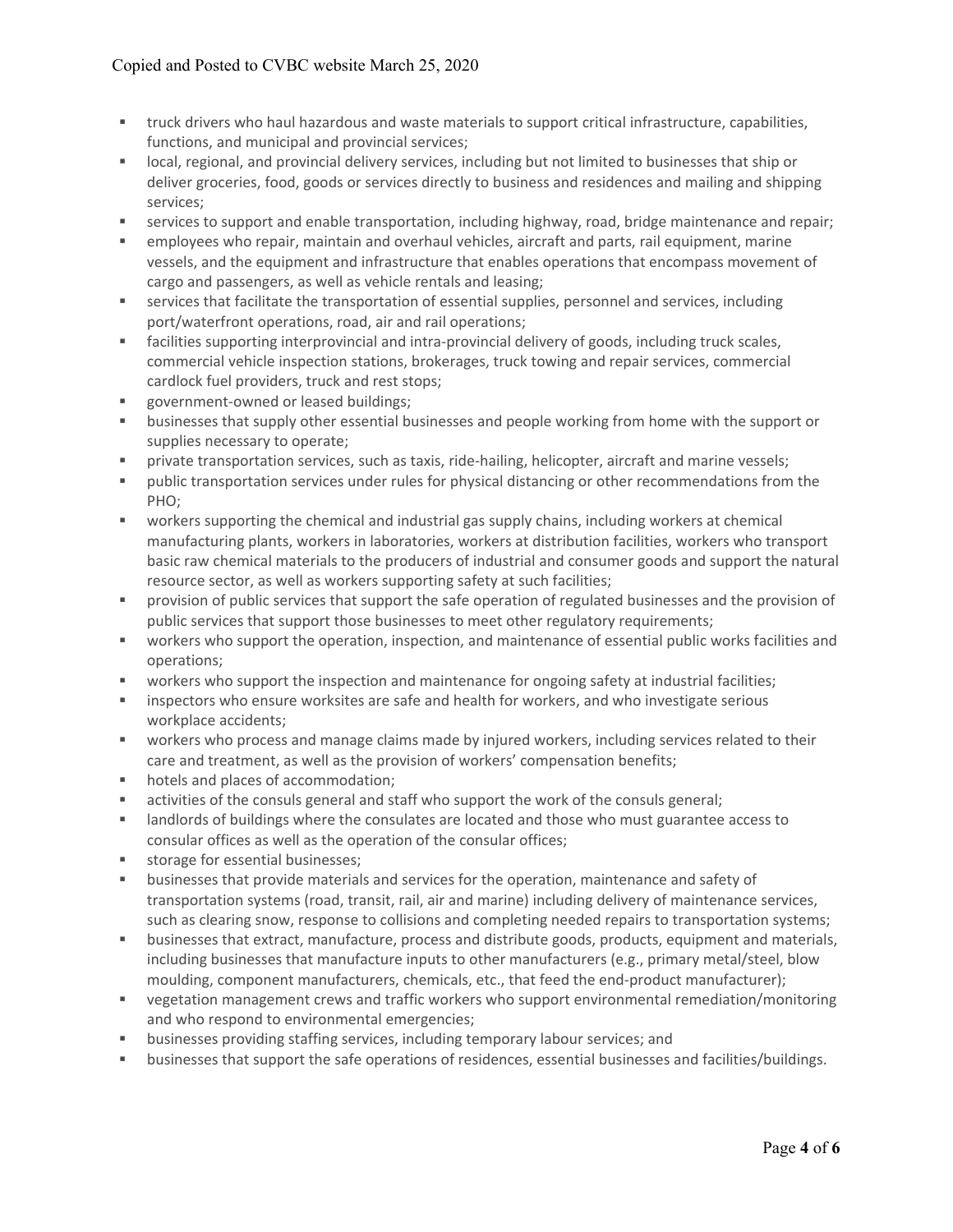#### **Sanitation**

- cleaning services necessary to provide and maintain disinfection;
- manufacturing of sanitary products, household paper products, chemicals, microelectronics/semiconductor, including companies able to retrofit their production facilities to produce goods/services that can be used to address critical shortages of sanitary and protective goods;
- businesses that support environmental management/monitoring and spill cleanup and response, including environmental consulting firms, professional engineers and geoscientists, septic haulers, well drillers, pesticides applicators and exterminators, management of industrial sewage/effluent (e.g., for mining operations) and environmental laboratories; and
- waste (garbage and organics) and recycling collection, processing and disposal.

#### **Communications, information sharing and information technology (IT)**

- workers maintaining IT and communications infrastructure for medical facilities, governments facilities, emergency response and command agencies, energy and utilities, banks and financial institutions, employees working from home, and other critical infrastructure categories and personnel, including managing information and cyber‐security incidents;
- newspapers, television, radio, online news outlets and other media services;
- IT, radio, cable providers and telecommunications services, including phone, internet, wireless communications and data centres; and
- satellite operations, undersea cable landing stations, internet exchange points, and manufacturers and distributors of communications equipment.

#### **Non‐health essential service providers**

- feed, water, bedding, veterinary care, veterinary supply, transport and processing services for livestock, animal shelters and pets;
- coroners and workers performing mortuary services, including funeral homes, crematoriums and cemeteries, as well as workers supporting the appropriate handling, identification, storage, transportation and certification of human remains;
- banks and their branches, credit unions and related financial institutions, as well as workers who support security and technical operations supporting financial institutions;
- capital markets, including the British Columbia Securities Commission, self-regulatory organizations, exchanges, clearing agencies and investment-fund dealers, advisers and managers;
- services related to bankruptcy/credit restructuring and non-bank sources of capital, cheque-cashing outlets, money sending and money remittance services, currency exchange services, pawn brokers;
- accounting, payroll, translation services, legal services and insurance providers; insurance assessment and adjudication providers;
- plumbers, electricians, elevator maintenance providers, exterminators, property management services, custodial/janitorial workers, cleaning services, fire safety and sprinkler systems, building systems maintenance and repair technicians, engineers, mechanics, smelters and other service providers who provide services that are necessary to maintaining the safety, sanitation and daily essential operation of residences and commercial buildings;
- educational institutions including public and private K-12 schools, and public post-secondary institutions — for purposes of facilitating remote learning or performing essential functions, including services that are needed to ensure the safety, security, welfare, integrity and health of the community, property and research and certain operational and contractual activities, if operating under rules for physical distancing or other recommendations from the PHO;